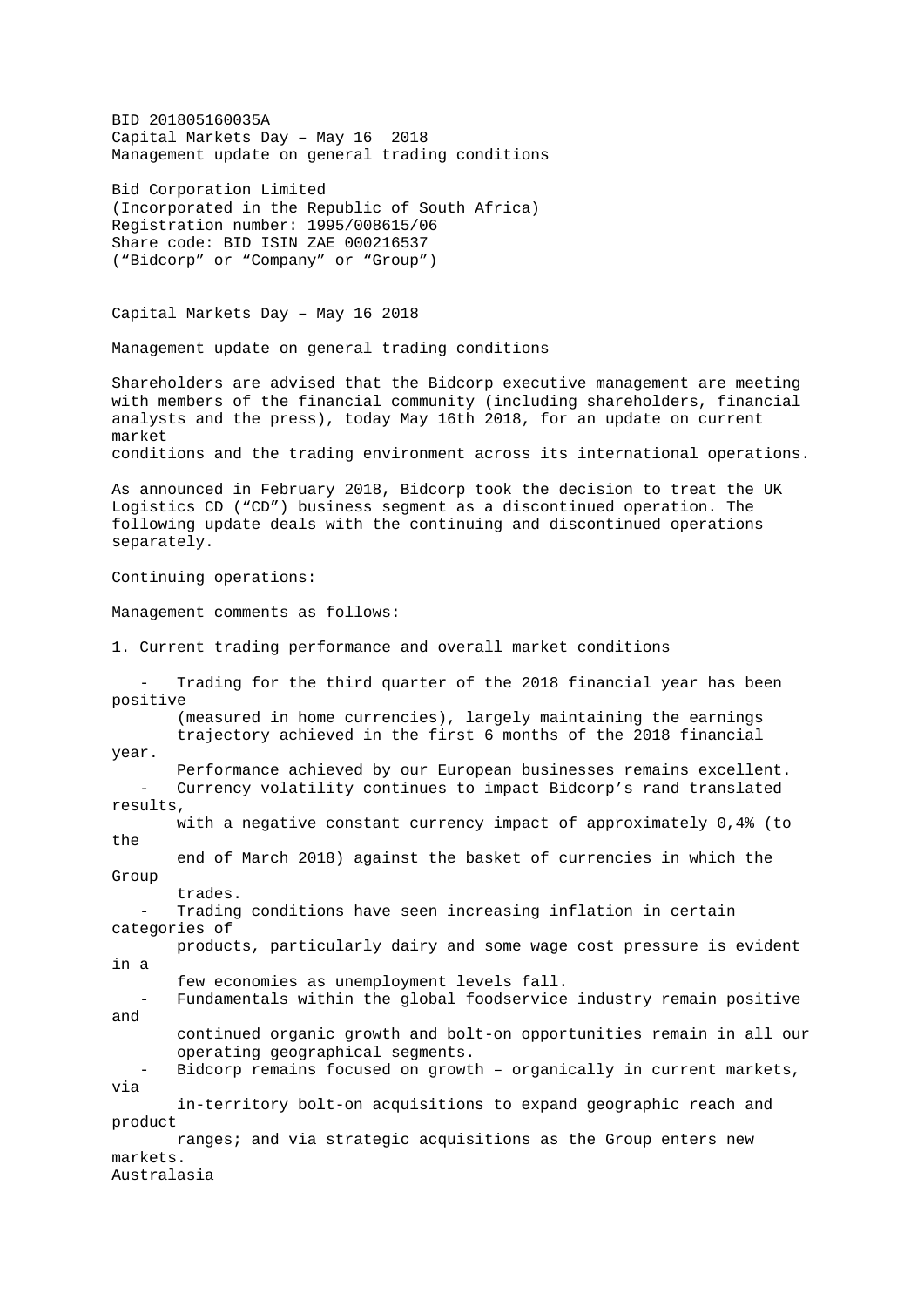- Bidfood Australia's performance is in line with expectation as our major metro expansion gathers pace. The splitting of the Melbourne, Sydney and Brisbane / Gold Coast branches has created some cost pain and disruption but the quarterly profitability run rate is now positive in two of the 3 regions. Our focus with our recently acquired

 liquor wholesaler has been to grow into the branches. Supply Solutions (Imports) launched its cheese processing plant with immediate success. The fresh and meat businesses are showing improvement. A bolt-on foodservice business in regional Western Australia was acquired with effect from March 2018.

New Zealand continues to perform well despite experiencing volatile pricing and availability of fresh produce, a tightening labour

### market

 and the costs of increased capacity. All segments of the business continue to develop profitably. Further capacity expansion is being planned.

Further acquisition opportunities remain under consideration in both countries.

United Kingdom ("UK")

 - Bidfood UK continues to perform well despite a challenging 3rd quarter with unseasonal weather conditions, increasing stress in the business community and lower consumer confidence. Sales volumes continue to improve particularly in the independent and

## undisciplined

 multiple sectors. National account volumes have also grown. Internal business improvements continue to be implemented, particularly in the ecommerce arena. Further investment into increased capacity remains a key focus to cater for anticipated growth. Opportunities

in

 relation to importing exclusive brands are being explored. Further acquisitions of niche independent foodservice businesses are under consideration. The 4th Quarter sales have rebounded strongly. - Trading in Bidfresh has been a little disappointing in the 3 rd

quarter

 as a depot move, seafood price volatility and poor cost management dampened profitability. The Fresh business has achieved a good national footprint across each of the Meat, Produce and Seafood segments however further focus is directed to building management capability in each of the pillars.

#### Europe

 - Overall results from our European businesses have been pleasing. Strong like-for-like trading profit growth in constant FX, excluding positive effects of acquisitions, has been achieved. In particular,

#### the

 performances of the Netherlands, Belgium, Czech & Slovakia, Poland and Italy are good.

Netherlands delivered an improved performance, albeit off a low base. The business is making progress as the infrastructure reconfiguration and distribution rationalization projects start to

benefit

 the overall cost base. Further benefits of range consolidation and IT simplification are anticipated in the medium term. A small bolt-on acquisition to complement the geographic footprint was completed in the 3rd quarter.

The Belgium performance is pleasing, delivering solid volume growth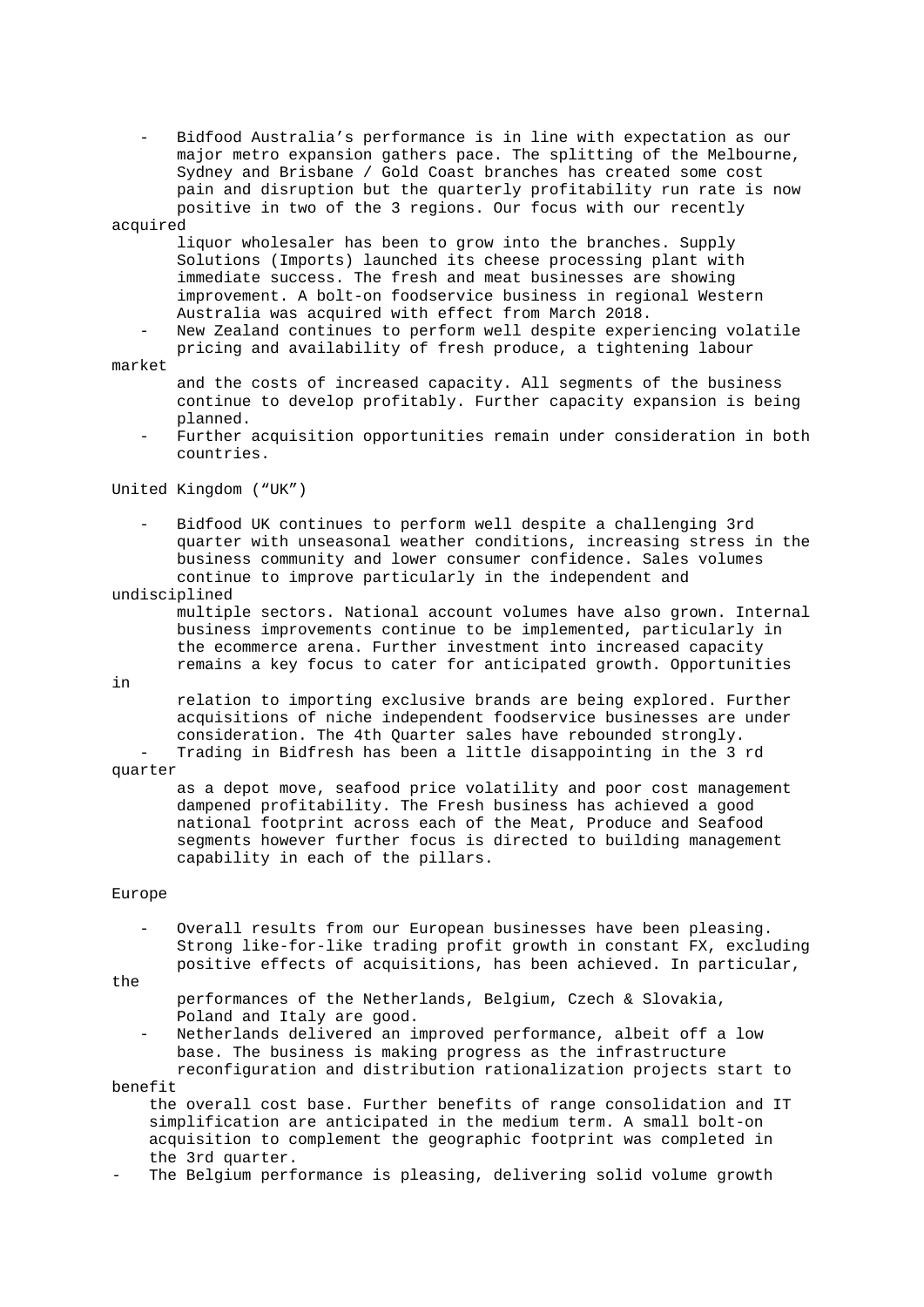in its freetrade and institutional sectors. Depot consolidation has commenced between Bestfoods and Langens to achieve operational efficiencies in the infrastructure footprint. Private label opportunities

 in the freetrade segment are being explored. The myBidfood ecommerce platform implementation is underway.

- Czech & Slovakia have continued to perform strongly across all segments of their business. Robust economic growth is driving low unemployment and higher wage costs. Higher consumer spending is boosting demand in the horeca and retail segments. Production facilities are operating at high capacities to meet demand. Further infrastructure investment in depots and production facilities is underway to bolster capacity.
- Good organic growth in Poland has continued driven by focus on the freetrade sector. New depots in Gda?sk, Lublin and Pozna? have come on stream, boosting productive capacity. The current product range is being expanded to incorporate both Asian cuisine and liquor. Further margin enhancement continues to be achieved.
- DAC Italy has delivered a solid performance in 03 F2018 off the back of high business and consumer confidence. D&D, a horeca specialist, was acquired with effect from January 2018, broadening the geographic footprint. Global procurement benefits in Italian product (sourced/co-sourced from/with DAC Italy) are being achieved across the Group.
- Bidfood Iberia comprises businesses in Spain and Portugal. Political disturbances in Catalonia have had a dampening effect on Guzman, particularly in Barcelona however consumer confidence is returning quickly. The acquisitions of a produce business in Portugal and meat business in Spain have settled in well and overall performance is in line with expectations. Significant internal focus is being directed to integrating our recent acquisitions and the new ERP implementation. Management remain confident about the potential opportunity in the Spanish market.
- Our German and Austrian acquisition, made in July 2017, is strengthening its business foundation including sales structures, IT platforms, human capital and infrastructure. Germany represents a very large and developed foodservice opportunity.
- The Baltics, with a focus on Lithuania, is now profitable. A new depot is under construction in Kaunas.
- Further expansion, both in terms of in-country bolt-on acquisitions and strategic entry into new geographies in Europe, remains possible, as we are not represented or underrepresented in many countries.

Emerging markets

South Africa has performed credibly in extremely tough operating conditions. Recent positive political developments have yet to translate into meaningful economic growth and improved consumer sentiment. Food inflation had declined markedly since the double digit rate in 2017 resulting in a challenging trading environment in

#### the

 Bidfood business. The listeriosis outbreak in the 3rd quarter impacted

 consumer confidence in chilled processed meats, impacting sales growth in the Crown Ingredients business. The Chipkins Puratos JV is performing well and developing new product offerings with the benefit of the Puratos influence.

Within Greater China overall, performance has held up well despite the impacts of dairy market supply dislocation, margin pressures, the effects of a strong euro and rising operating and logistics costs.

Hong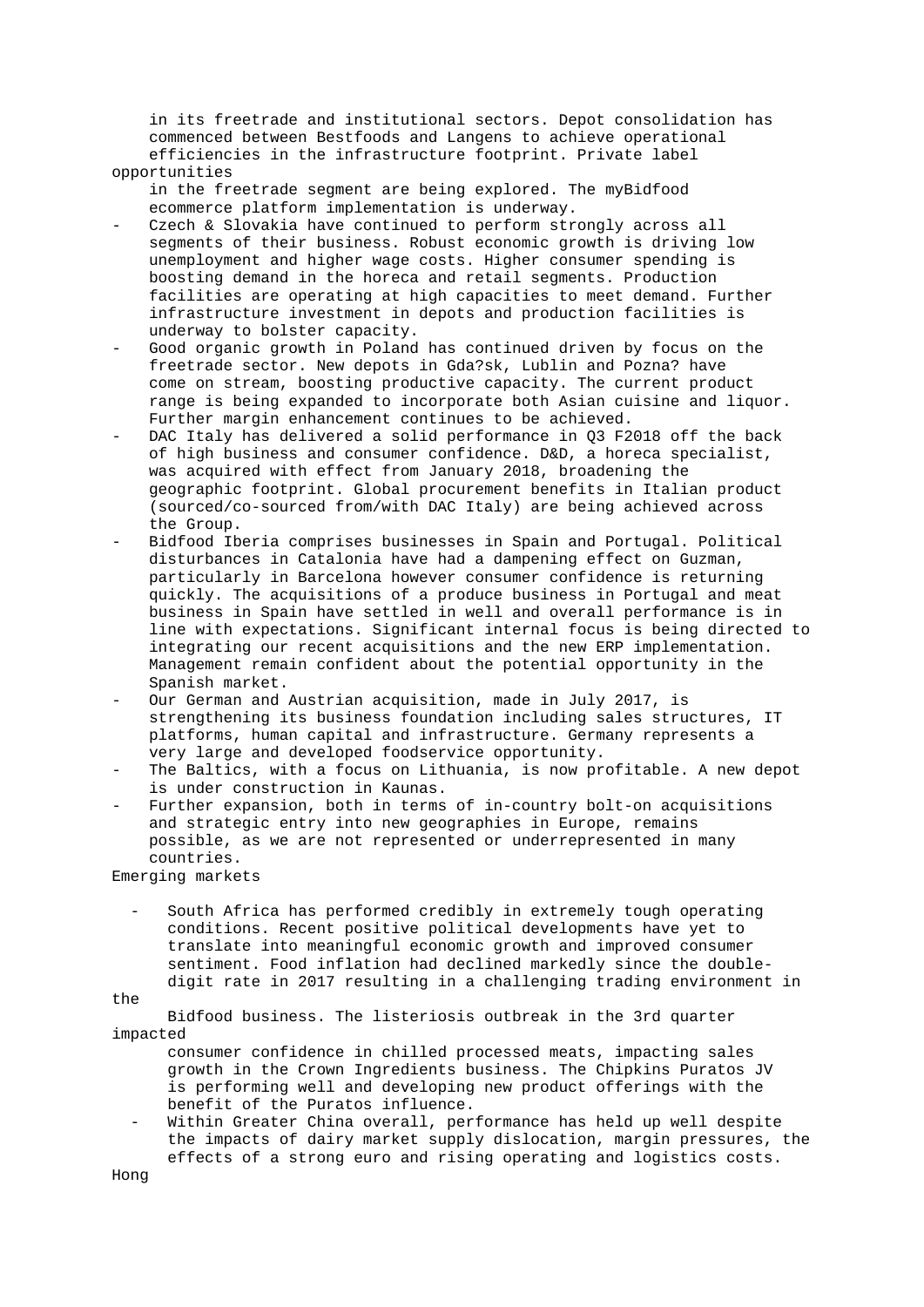Kong profitability remains hobbled by cost inefficiencies due to duplicate warehousing costs but management have plans to reduce this impact. In mainland China, our geographic expansion continues. Operations faced challenges with dairy supply and pricing however reliance as a category on lower margin dairy is diminishing overall

 the product range grows. Structural supply chain changes resulted in some working capital absorption. A small foodservice acquisition has been made to complement the footprint. As the overall business grows, management structures are being reviewed.

- Singapore continues to make steady progress as we develop our foodservice model. Growth has been positive. Bidfood Malaysia, albeit small, is developing well.
- Further expansion into Asia always remains an opportunity. A joint venture in Vietnam is being pursued.
- In South America, management continues to focus on building a strong growth platform in a region with significant potential. Our Brazilian business has delivered a solid performance in a tough foodservice market. Investment continues to enable the development of their broadline product range. Bolt-on opportunities continue to be

 explored. Chile is performing to expectation, with a focus on product range extension with further expansion of its geographic footprint planned.

- In the Middle East, our business in the UAE has underperformed affected by lower tourism impacted from the geopolitical challenges, lower oil prices and new consumer taxes in the region. Our Saudi operation has performed well, buoyed by structural reforms and less impacted by regional geopolitical issues. Our investment in Jordan has commenced.
- 2. Acquisitive activity

In Q3 F2018, we have made the following bolt-on acquisitions costing

- (exclusive of acquisition costs) in aggregate R318 million: o We acquired 70% of D&D, a broadline distributor operating
- in
- Italy.
- o Bidfood SA acquired 70% of a fresh produce distributor.
- o Angliss Greater China acquired 60% of a foodservice distributor.
- o In Australia, we acquired 100% of a broadline distributor

in

regional Western Australia.

- YTD F2018, we have spent in aggregate (exclusive of acquisition costs) R906 million on new territory and bolt-on acquisitions.
- Management remains highly motivated and alert to all acquisition opportunities that present themselves both in current markets and

in

new territories.

# Discontinued operation:

Trading performance in CD has been poor as corrective action to downscale our exposure is being undertaken. Significant restructuring was implemented following the exit of the KFC contract on February 14th 2018. However, a portion of the contract was awarded back to CD effective end March. Negotiations for the sale of the business are progressing positively.

as